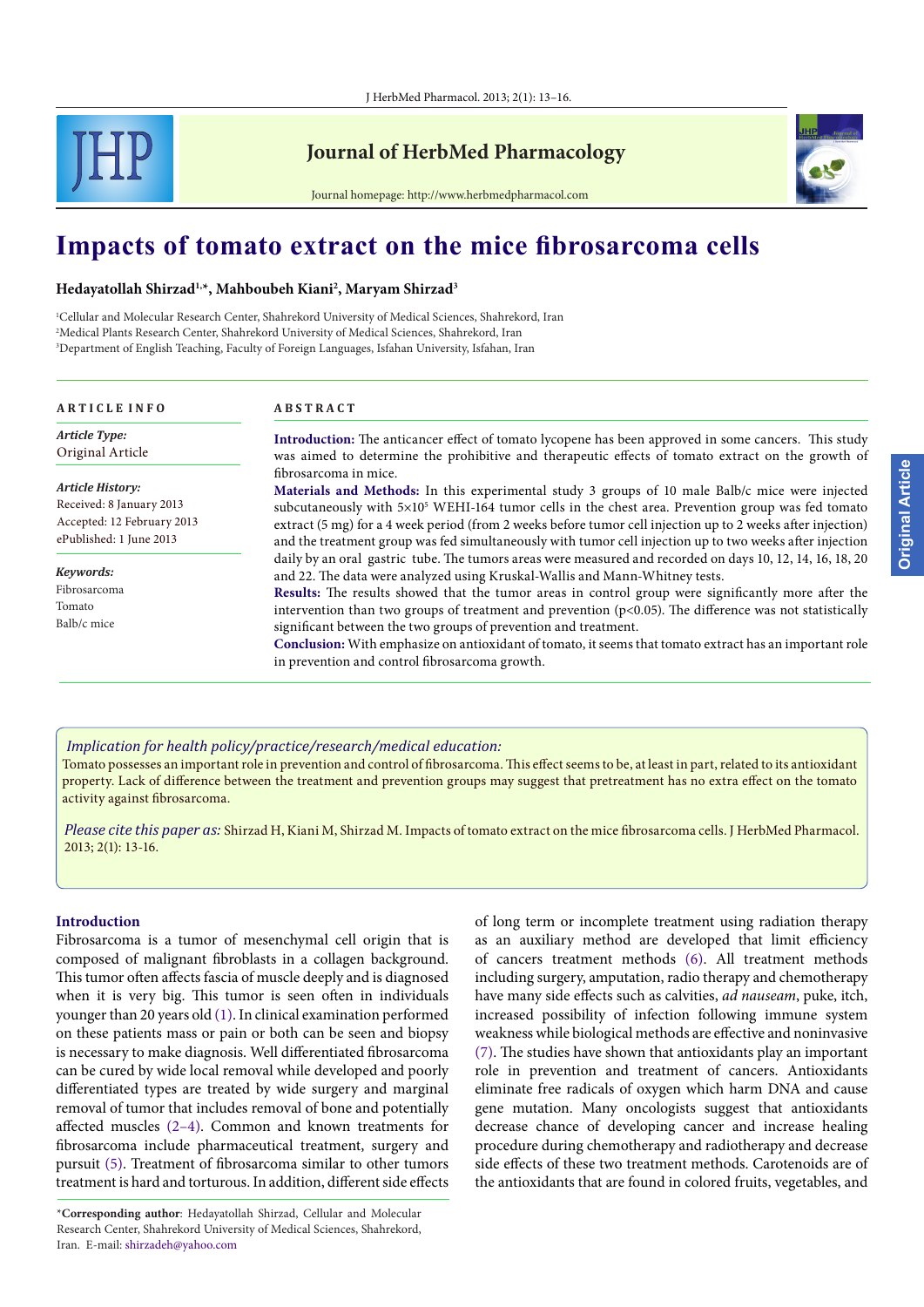support cells being harmed by free radicals produced by chemical materials and others. Studies have shown that consuming foods full of carotenoids decrease risk of cancer significantly ([8](#page-2-6)). Lycopene is of carotenoid family of pigments that in human is found in blood and tissues. Lycopene provides the red color for tomato and other fruits like watermelon ([9\)](#page-2-7). The most important effect of lycopene is antioxidant effect ([10](#page-2-8)). It also controls growth of the tumor cells and increases natural differentiation of cells ([11](#page-2-9)). Studies have approved that lycopene is effective in treatment of colon, lung, oral cavity, larynx, rectum, pancreas, and cervix cancer [\(12\)](#page-2-10) and reduce the risk of developing cancers [\(13\)](#page-2-11). Cooking and heating tomato make lycopene get free. So that there is 300 mg of lycopene in cooked tomato while 30-70 of it is found in a fresh tomato [\(11](#page-2-9)[,13](#page-2-11)[,14\)](#page-2-12). With regard to special properties of effective materials available in tomato and limited studies conducted about anti-fibrosarcoma effect of tomato this study was aimed at determining effect of tomato extract on growth of the WEHI-164 fibrosarcoma in mice.

#### **Materials and Methods**

In this experimental study three groups of ten Balb/c mice that were the same in age and sex (8 weeks old and male) were selected and then kept in single cages. These mice were treated in same condition of darkness and brightness for 2 weeks. Different groups were injected WEHI-164 tumor cell in the chest area. Cells and mice were provided from cell bank and experimental animals center of Iran Pasteur Institute, respectively. Prevention group was fed tomato extract (5 mg) for a 4 weeks period (from 2 weeks before injection up to 2 weeks after tumor cell injection) and the treatment group was fed simultaneously with tumor cell injection up to two weeks after injection daily. The third group namely control group was only injected tumor cell and no extract was consumed. To prepare extract healthy tomatoes were first washed and then were heated slowly until tomato sauce was made. Obtained tomato sauce was measured by digital balance and 5 mg of it was consumed by mice ([15](#page-2-13)[,16\)](#page-2-14). This extract was fed to mice using oral gastric tube. Tumors were measurable from day of ten. To measure the mean of tumor area two perpendicular diameters were measured; added and the obtained sum was divided by 4. The obtained number was raised to the power of 2 and finally was multiplied by 3.14. Measurements were recorded each two days one time by special caliper accurate to 0.02 mm on days of 10, 12, 14, 16, 18, 20 and 22, then the results were compared ([17](#page-2-15)). Obtained results were analyzed using statistical tests of Man-Whitney and Kruskal-Wallis.

#### **Results**

In this study tumors were measurable from day of ten after injection of cancer cells. The Man Whitney test showed significant difference between two groups of intervention and control and area of tumor in control group was significantly more than two groups of prevention and control (p<0.05). But this difference was not significant statistically between two treatment and prevention groups (p>0.05; [Figure 1](#page-1-0)).

#### **Discussion**

In this study the effect of tomato extract on growth and development of fibrosarcoma cells produced in Balb/c mice was considered. The results of experiment showed that the average

<span id="page-1-0"></span>

**Figure 1.** The tumor size in different groups during experimental period

tumor area in mice that were consumed tomato extract (treatment and prevention groups) was lower significantly than control group. The similar studies have not been conducted to consider the tomato extract effect on Balb/c mice but tomato extract has been studied on other types of cancers in animal models that results similar to results of this study were obtained. Sengupta *et al*. studied the effect of antioxidant materials on gastric cancer in rate. They concluded that tomato products decreased risk of free radicals significantly ([18](#page-2-16)). Many studies have shown the effects of lycopene consumption in decreasing risk of developing prostate cancer. The results of these studies showed that tomato controls prostate cancer growth. They presented antioxidant properties of tomato produced by its carotenoid, Gap junction communication increase, control of insulin-like factor and interleukin-6 expression, induction of phase 2 enzyme and control of androgenic activity that these properties are related to anticancer effects of tomato specially in prostate cancer [\(14,](#page-2-12) [19\)](#page-2-17). Garcia *et al.* concluded in their study that prescription of retinoid before, during and after first tumor excision is helpful in prevention of tumor recurrence (20) and this conform to finding of present study. Smith *et al*. also resulted that concentrated tomato used with E vitamin decreased growth of melanocyts in medium that this also conform to present study [\(21\)](#page-3-0). In present study also induction in tumor size was seen in two groups of consuming tomato extract. Pan *et al*. have studied the antitumor effects of lycopene on tumor size, safety and antioxidant performance and concluded that lycopene consumption cause proliferation and antitumor effects that possibly are resulted from safety and antioxidant performance of lycopene ([22\)](#page-3-1). Huang considered the effects of the lycopene consumption in high and below dosages on weight of tumor and its metastasis in mouse. The results suggest that lycopene supplementation decrease metastasis of tumor that this is possibly related to proliferation, angiogenesis and attenuation tumor invasion ([23\)](#page-3-2). Scolstici *et al.* have considered the chemoprotective effects of lycopene and has recognized it as a chemoprotective [\(24\)](#page-3-3). The results of these studies conform to results of the present study and justify possible mechanism of treatment and preventive effects of tomato against fibrosarcoma in this study. In this study no significant difference was seen in tumor dimensions between two groups that consumed tomato and this finding is caused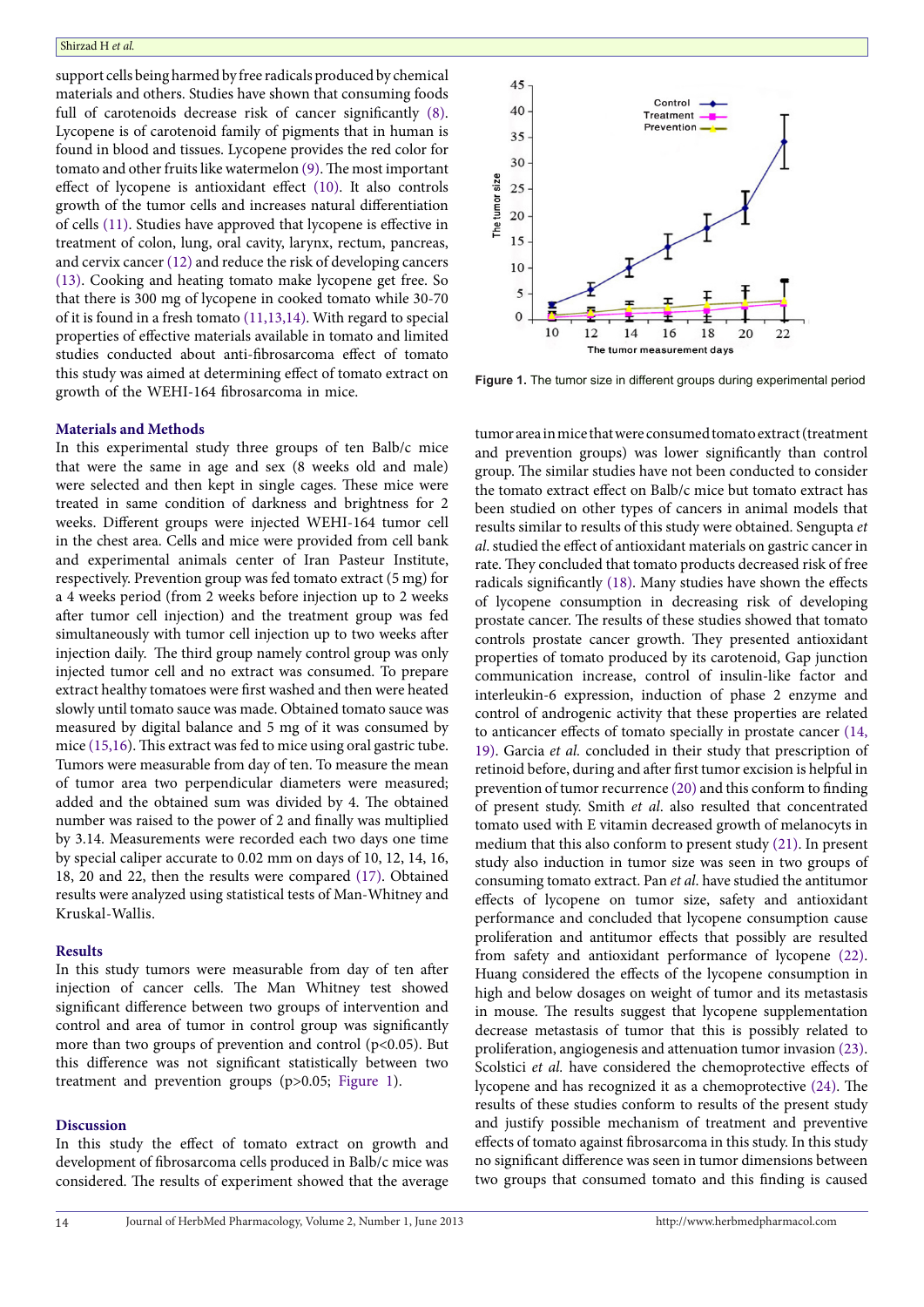possibly by low dose of extract and efficiency of safety response against distributed tumors than solid ones since distributed cells are more exposed by safety system. Tomato as a rich source of Lycopene is a Single-Oxygen quenching potential carotenoid that beside antioxidants properties has biologic, antimutagenic and anti anticarcinogenic properties. Lycopene reacts to oxygen and free radicals and antioxidant effect of this substance is due to its chemoprotective effects. This reaction also justifies reason of quick transformation of all-trans forms to Cis-isomers mixture in blood and tissue. Many epidemiologic retrospective studies and prospective studies showed the negative relationship between lycopene and risk of prostate cancer and on the other hand empirical studies showed that in addition to antioxidant properties, lycopene has another chemoprotective mechanism including apoptosis induction, antiproliferative effects in cancer cells and metastasis effects and upregulation. In result it is concluded that consumption of tomato and its products and possibly lycopene decrease risk of cancers especially prostate. It seems that micronutrients available in vegetables and fruits like E and C vitamins, carotenoid, polyphenol and trace elements play key role in protective mechanisms against cancer by eliminating free radicals that tomato as one of the most consumed fruits can plays an important role in preventing and treatment of different type of cancers. Different studies have suggested effects of this plant in decreasing risk of cancers like prostate cancer and gastrointestinal cancer [\(24–](#page-3-3)[26\)](#page-3-4).

# **Conclusion**

Tomato possesses an important role in prevention and control of fibrosarcoma. This effect seems to be, at least in part, related to its antioxidant property. Lack of difference between the treatment and prevention groups may suggest that pretreatment has no extra effect in the tomato activity against fibrosarcoma.

# **Authors' contributions**

All the authors wrote the manuscript equally.

# **Conflict of interests**

The authors declared no competing interests.

# **Ethical considerations**

Ethical issues (including plagiarism, misconduct, data fabrication, falsification, double publication or submission, redundancy) have been completely observed by the authors.

# **Funding/Support**

This research was financially supported by Shahrekord University of Medical Sciences, Shahrekord, Iran.

# **References**

<span id="page-2-0"></span>1. Institute for healthcare improvement [Homepage on the internet] eMedicin: Instant access to the minds of medicine. Fibrosarcoma. [updated 2005 May 22; cited 2012 December 12]. Available from: http://www.ihi.org.

<span id="page-2-1"></span>2. Mark RJ, Sercarz JA, Tran L, Selch M, Calcaterra TC. Fibrosarcoma of the head and neck. The UCLA experience. Arch Otolaryngol Head Neck Surg. 1991;117(4): 396-401.

3. Levy B, Deeken JF, HoltG, Morshall JL. Immunologic therapies for gastrointestinal cancers. Clin Colorectral Cancer. 2005;5(1):37-49.

<span id="page-2-2"></span>4. Ozdemir OS. Combinational IL2/IL15 in duction dose not further enhances Il-15 – induced lymphokine – activated killer cell cyto toxicity against humman leukemia / lymphoma cells. Clin Immonological. 2005;115(3):240-9.

<span id="page-2-3"></span>5. Cotran RS, Kumar V, Collins T, Robbins SL. Pathologic basis of disease. 7th ed. New York: Sanders Company; 2003. p. 261-79.

<span id="page-2-4"></span>6. Hosain Zadegan H, Sattari M, Zahir MH, Allame AA. Synergistic effect of verotoxin 1 with monophosphoryl lipid on induced fibrosarcoma in Balb/c. Medical J Tabriz Univ Med Sci. 2008;4(29):21-6.

<span id="page-2-5"></span>7. Hayashi M, Hirai R, Ishihara Y, Horiguchi N, Endoh D, Okui T. Combined effects of treatment with trientine, a copper-chelating agent, and x-irradiation on tumor growth in transplantation model of a marine fibrosarcoma. J Vet Med Sci. 2007;69(10):1039-45.

<span id="page-2-6"></span>8. Weisburger JH. Evaluation of the evidence on the role of tomato products in disease prevention. Proc Soc Exp Biol Med. 1998;218(2):140-3.

<span id="page-2-7"></span>9. Boyle P, Severi G, Giles GG. The epidemiology of prostate cancer. Urol Clin North Am. 2003;30(2):209-17.

<span id="page-2-8"></span>10. Hadley CW, Miller EC, Schwartz SJ, Clinton SK. Tomatoes, lycopene and prostate cancer: progress and promise. Exp Biol Med (Maywood). 2002;227(10):869-80.

<span id="page-2-9"></span>11. Da Silva FC, Cauquil J, Chopin DK, Hamdy FC, Hanus M, Hauri D, et al. Comparison of phytotherapy (Permixon) with finasteride in the treatment of benign prostate hyperplasia: a randomized international study of 1,098 patients. Prostate. 1996;29(4):231-40.

<span id="page-2-10"></span>12. Boileau TW, Boileau AC, Erdman JW Jr. Bioavailability of all-trans and cis-isomers of lycopene. Exp Biol Med (Maywood). 2002;227(10):914-9.

<span id="page-2-11"></span>13. Michaud DS, Feskanich D, Rimm EB, Colditz GA, Speizer FE, Willett WC, et al. Intake of specific carotenoids and risk of lung cancer in 2 prospective US cohorts. Am J Clin Nutr. 2000;72(4):990-7.

<span id="page-2-12"></span>14. Edinger MS, Koff WJ. Effect of the consumption of tomato paste on plasma prostate specific antigen levels in patients with benign prostate hyperplasi. Braz J Med Biol Res. 2006;39(8):1115-9.

<span id="page-2-13"></span>15. Everson KM, McQueen CE. Lycopene for prevention andtreatment of prostate cancer. Am J Health Syst Pharm. 2004; 61(15): 1562-6.

<span id="page-2-14"></span>16. PourAmir M, Sajadi P, Shahabi S, Rezaei S, Samadi P. [Effects of food diet of tomato and carrot juices on serum lipids in rats]. J Birjand Univ Med Sci. 2006;2(13): 55-9.

<span id="page-2-15"></span>17. Yoosefi H, Vakil N, Shirzad H. [A survey about the effect of immune response raised by Leishmania major on fibrosarcoma tumor in Balb/c mice]. J Arak Univ Med Sci (Rahavard Danesh). 2008;4(10):81-6.

<span id="page-2-16"></span>18. Sengupta A, Ghosh S, Das S. Tomato and garlic can modulate azoxymethane-induced colon carcinogenesis in rats. Eur J Cancer Prev. 2003;12(3):195-200.

<span id="page-2-17"></span>19. Campbell JK, Canene-Adams K, Lindshield BL, BoileauTW,